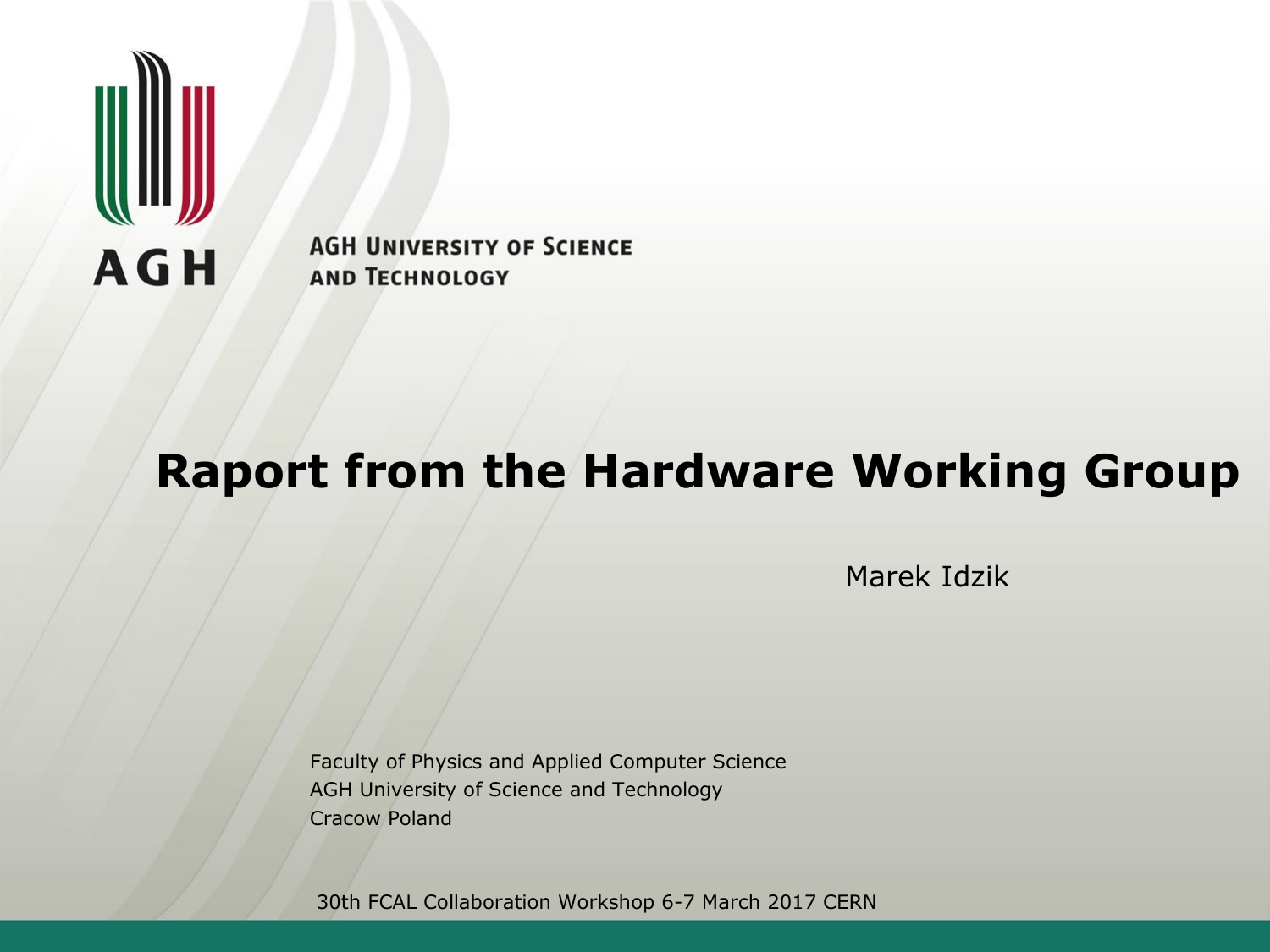

## **Main Objectives of Hardware Group**

- Presently the main Hardware Goal is to build a prototype of Compact Multilayer FCAL Detector
- Within the AIDA-2020 project it is also our deliverable with the deadline in first part of 2019
- Proceeding with hardware R&Ds: on sensors, ASICs, mechanics, alignment, DAQ, back-end electronics, …
- Test-beam preparation and data analyses topic shared with Software&Analyses group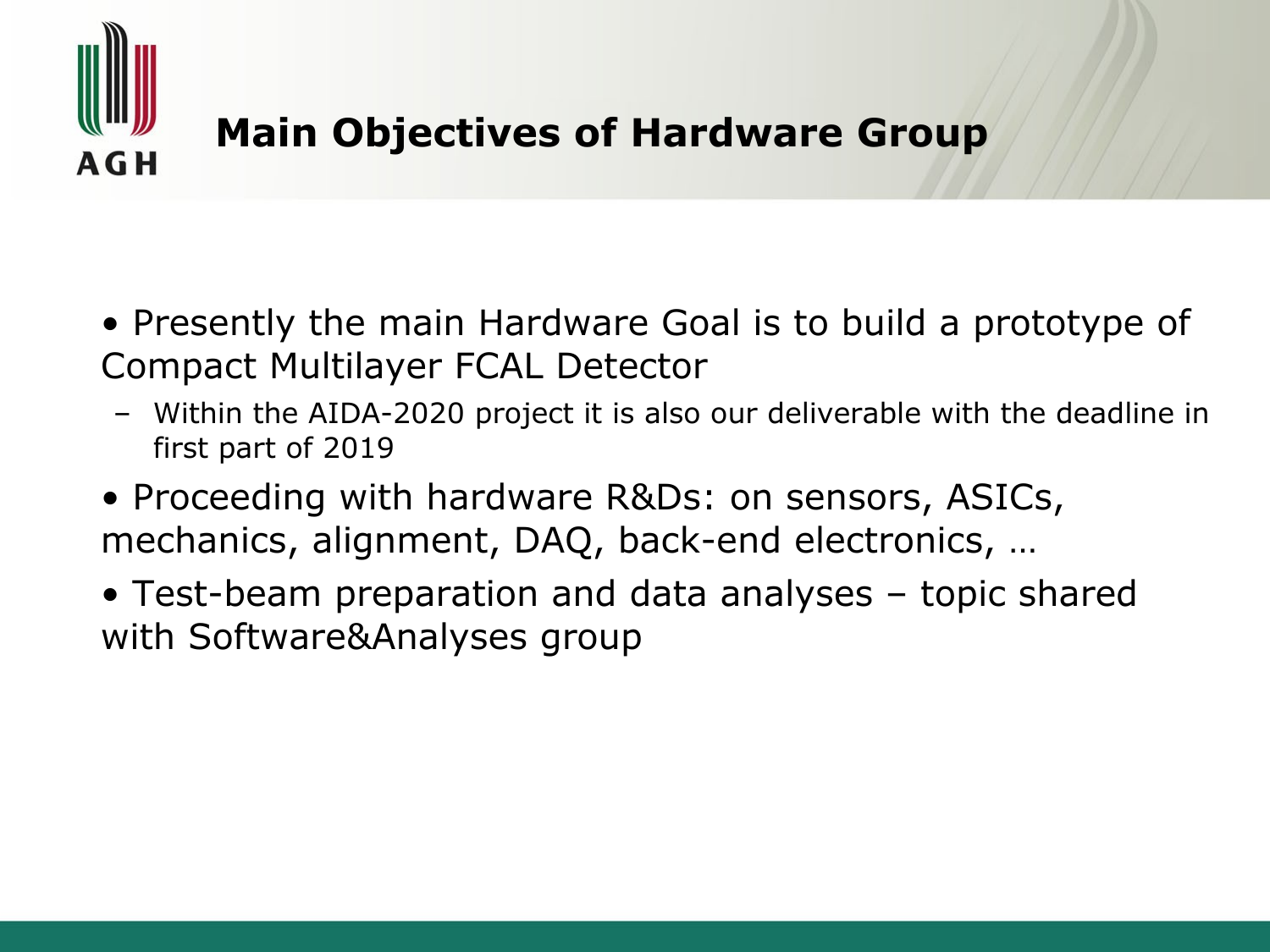

## **Summary of meetings held Technical info**

- Frequency: every  $\sim$ 4 weeks (recently less...)
- 3 meetings from the last (September 2016) FCAL Workshop in TelAviv
- in total 28 meetings
- Duration:  $\sim$ 1 hour
- Participation good ( $>$  5 people)

Topics and presentations:

- Report from TB analysis group, Yan Benhammou
- Comparison of DD4Hep to TB data, Itamar Levy
- Recent progress at AGH-UST, Marek Idzik
- Radiation hardness tests at JINR, Alexey Zhemchugov
- Recent report from TB analysis group, Yan Benhammou
- Update on Moliere radius analysis, Itamar Levy

My filling is that the hardware activities have slown down... (at least looking at the HWG meeting presentations)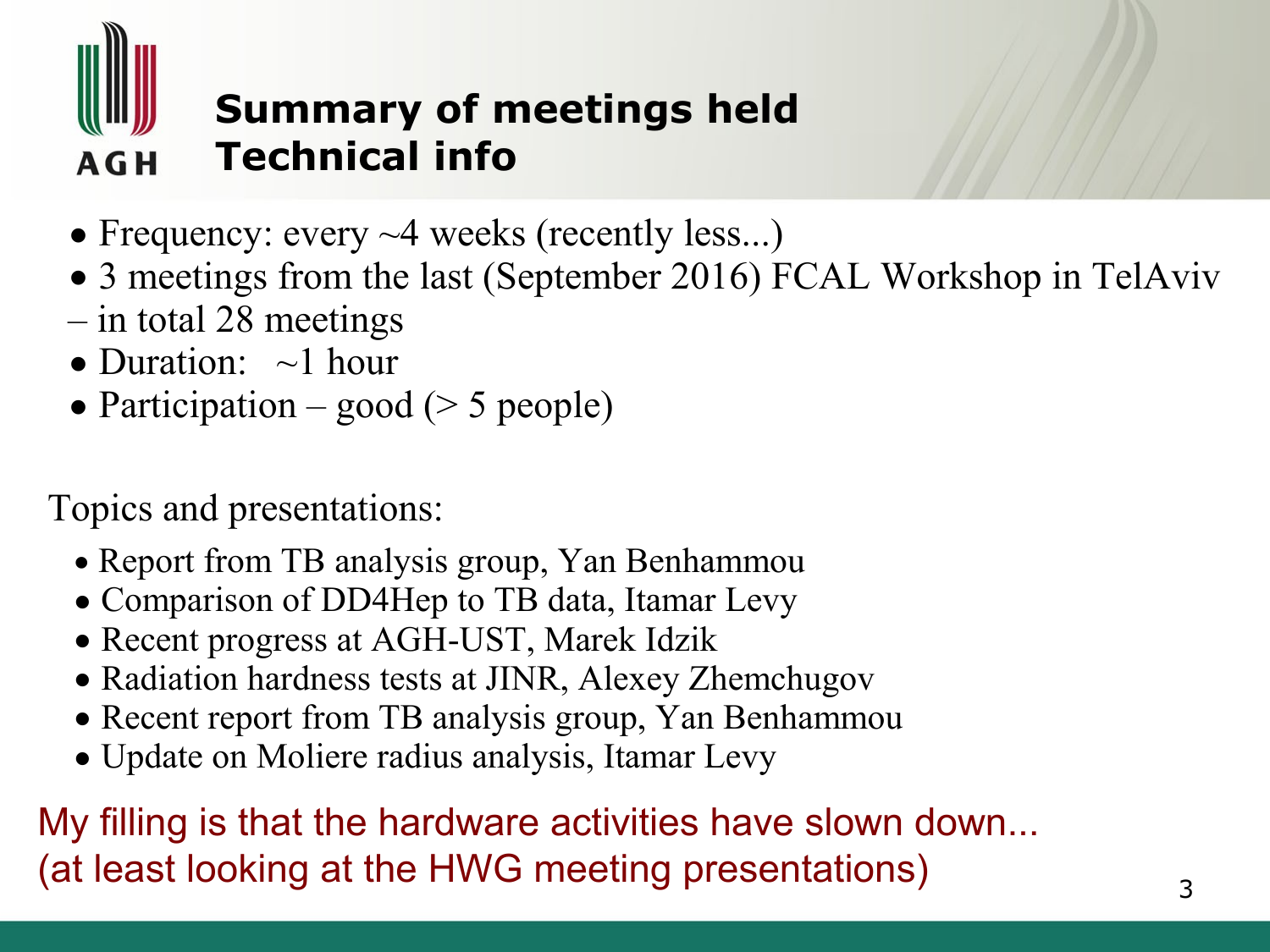

## **Summary of "Radiation hardness tests at JINR"**



• Two new GaAs sensors ( 4x4 mm^2 to 5x5 mm^2, thickness 300um, with/without junction) and two Si ntype (from USCS and Russian) irradiated with 20 MeV electrons at JINR up to 1.5MGy at room temperature

- Leakage current: for GaAs max few uA, for Si increased few orders of magnitude up to few tens of uA
- CCE: for GaAs decreased an order of magnitude, and much less for Si
- Noise: increased very little for GaAs and much more for Si, so that after total irradiation it was still possible to distinguish the MIP peak from the noise for GaAs sensors, while it was not possible for Si sensors
- Performance of Si sensors after irradiation could be improved significantly by cooling
- One should try also p-type Si sensors for which better hardness is expected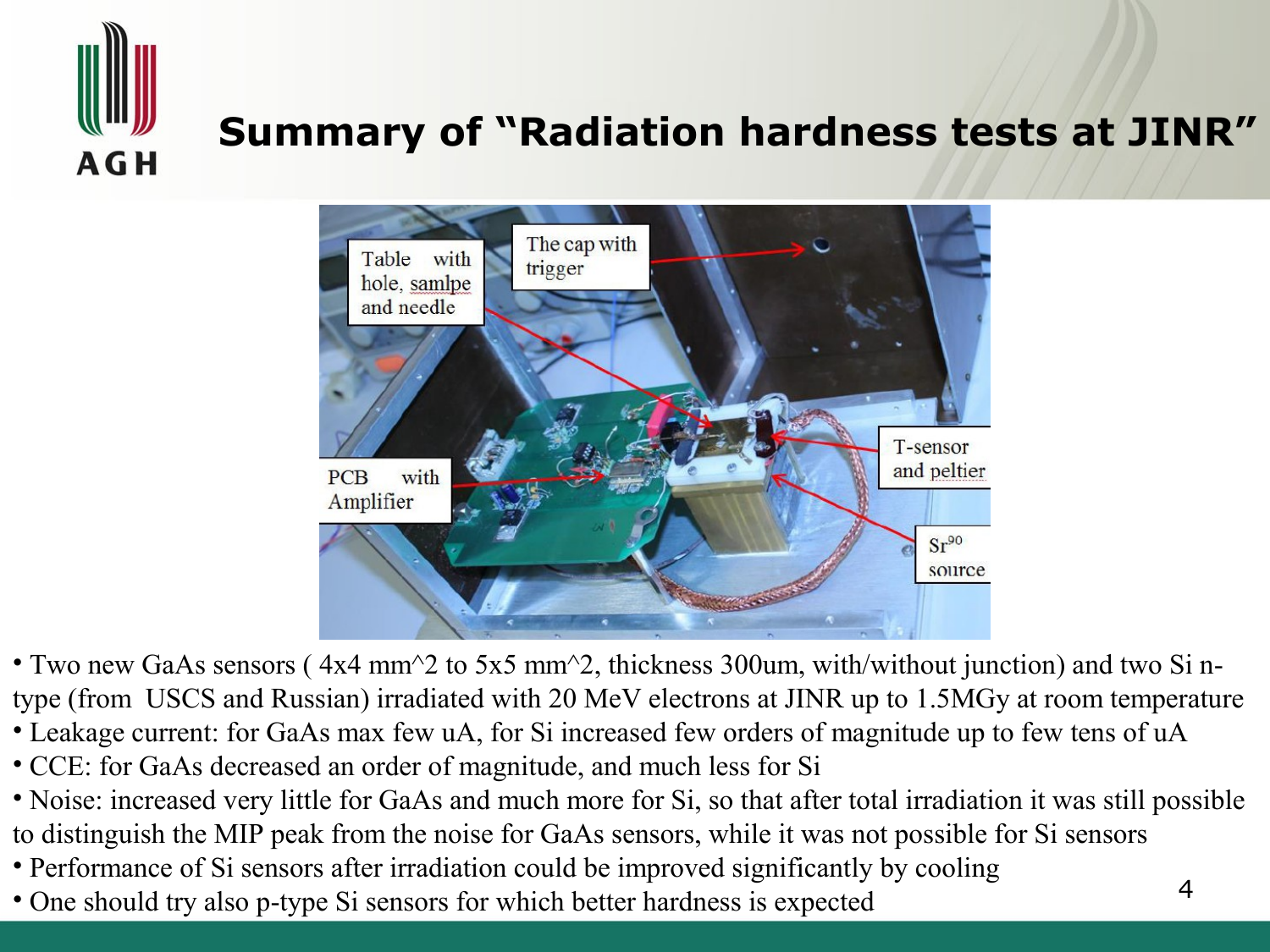

#### **Progress&Status with HWG objectives**

- The Main Hardware Goal for the next years is to build a prototype of Compact Multilayer FCAL Detector
	- Within the AIDA-2020 project, we have **milestone for ASIC and FPGAbased readout in April-May 2017**, and deliverable of compact calorimeter prototype in 2019
- ➢ Sensors: first thin sensor modules produced by TAU/CERN, and already used at test-beams (2015, 2016)
- ➢ ASICs: new LumiCal readout in progress at AGH-UST (Jakub's talk)
- ➢ Back-end electronics: weakest point ! Recently some work started (see Leszek's talk, starting collaboration with JINR...)
- ➢ Mechanical frame and tungsten plates, in principle ready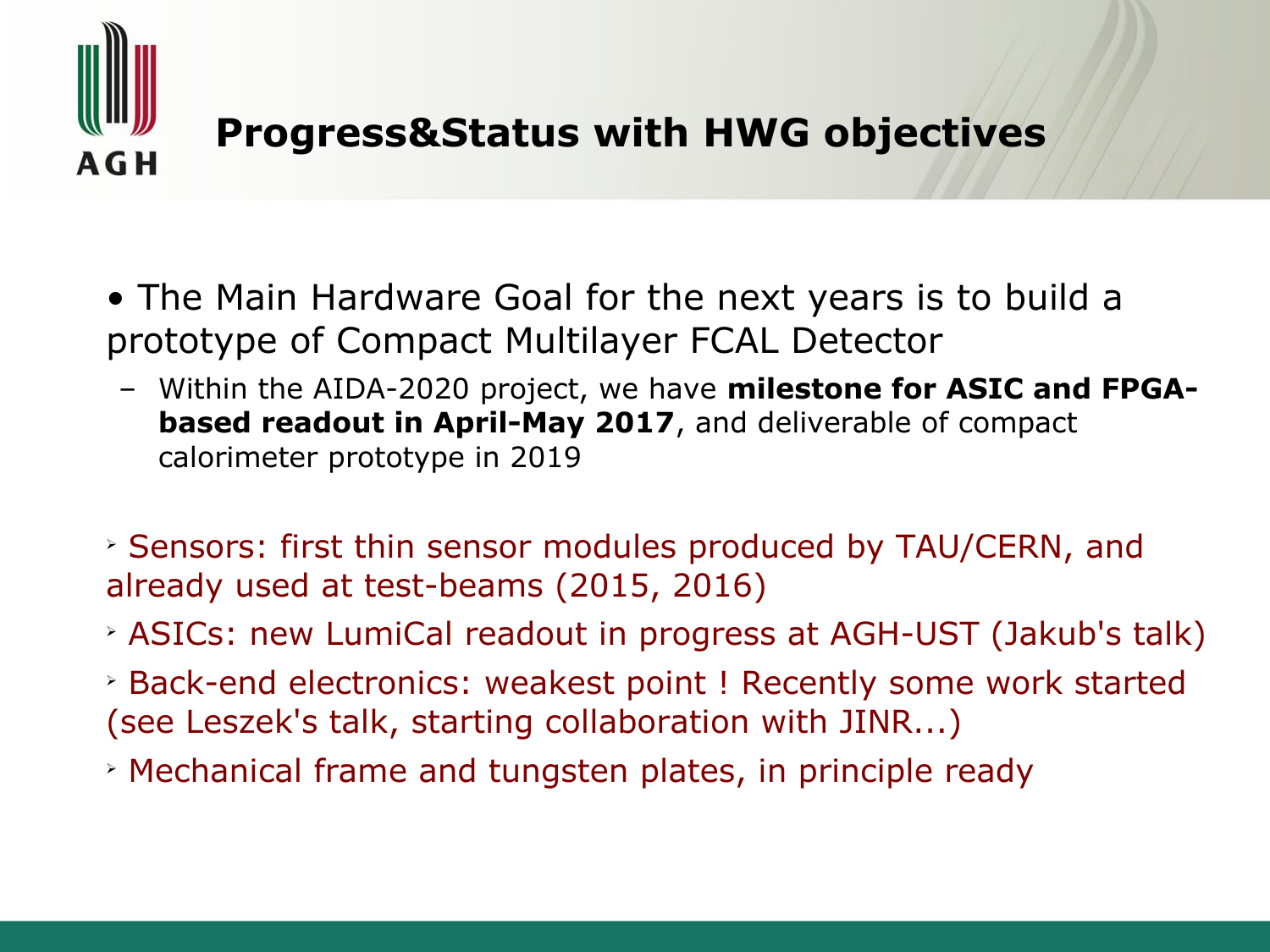

- The works focused on Compact Calorimeter Prototype are proceeding (sensors, ASIC, and recently FPGA back-end)
- My filling is that other hardware activities have slown down (at least looking at the HWG meeting presentations)
- Test-beam data analysis are ongoing (although man resources are probably too low...)
- Thanks to everybody who contributed to the HWG meetings/works !

### 6 *Thank You for Attention Questions, Comments, Proposals ?*